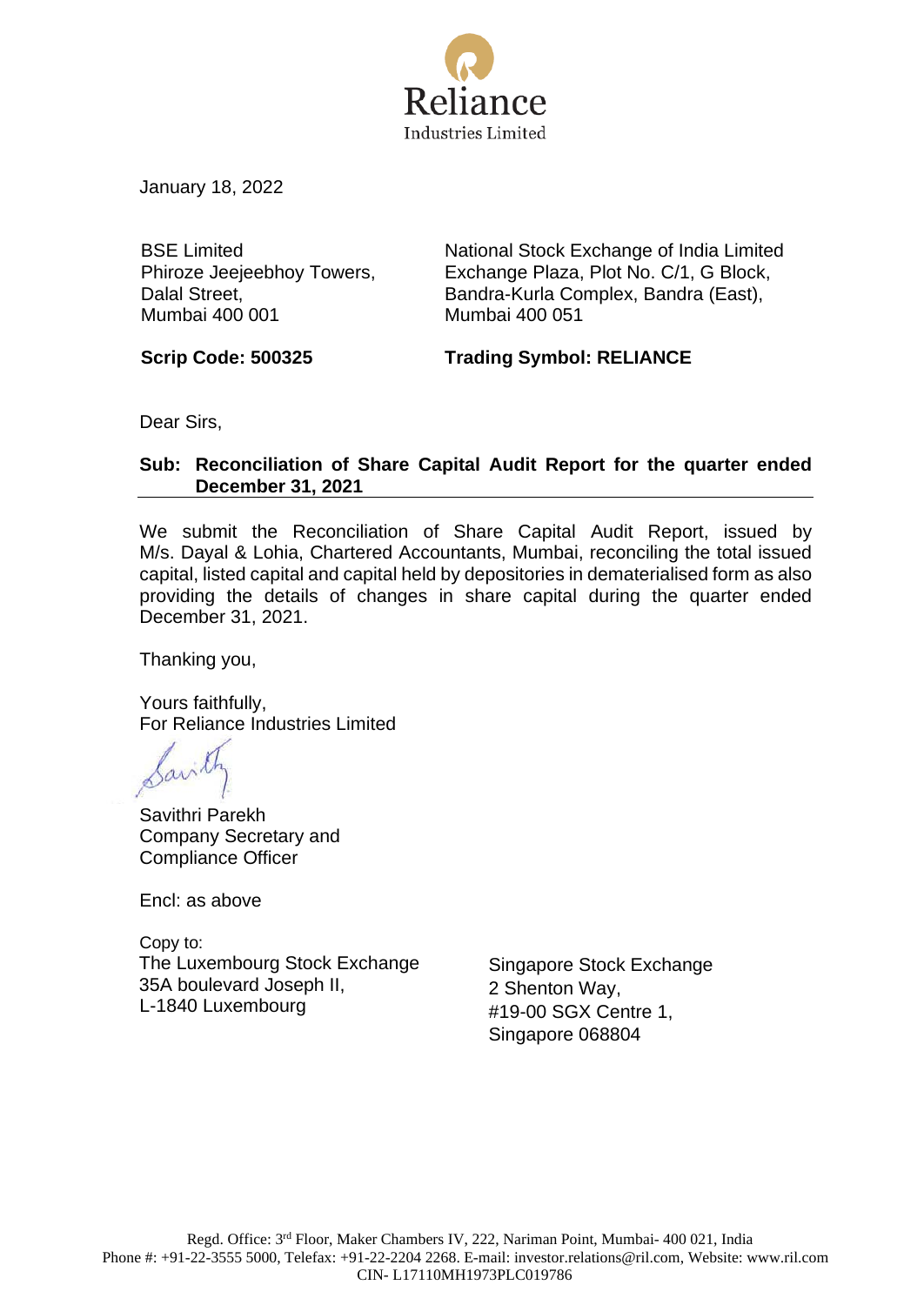chartered accountants

The Board of Directors Reliance lndustriee Limited 3rd Floor, Maker Chambers IV 222, Nariman Point Mumbai - 400 021

## RECONCILIATION OF SHARE CAPITAL AUDIT REPORT

We have examined the Register of Members, beneficiary details furnished by the depositories and other records / documents maintained by M/s. Reliance Industries Limited (hereinafter referred to as the "Company") and its Registrars and Share Transfer Agents for issuing Certificate, in accordance with Circular D&CC / FITTC / CIR-16/2002 dated December 31, 2002 issued by Securities and Exchange Board of India.

In our opinion and to the best of our information and according to the explanations given to us and based on such verification as considered necessary, we hereby certify the following:

|                | <b>For Quarter Ended</b>                                               |                                                   | December 31, 2021                 |                                                             |  |
|----------------|------------------------------------------------------------------------|---------------------------------------------------|-----------------------------------|-------------------------------------------------------------|--|
| $\overline{2}$ | <b>ISIN</b>                                                            | INE002A01018 (Fully paid-up Equity Shares)        |                                   |                                                             |  |
|                |                                                                        |                                                   |                                   | IN9002A01032 (Rs.5 paid-up per Equity Share - suspended for |  |
|                |                                                                        |                                                   | trading w.e.f. November 09, 2021) |                                                             |  |
|                |                                                                        |                                                   |                                   | IN9002A01024 (Rs.2.50 paid-up per Equity Share - suspended  |  |
|                |                                                                        |                                                   | for trading w.e.f. May 11, 2021)  |                                                             |  |
| 3              | Face Value                                                             | Rs. 10/- per Equity Share                         |                                   |                                                             |  |
| 4              | <b>Name of the Company</b>                                             | Reliance Industries Limited                       |                                   |                                                             |  |
| 5              | <b>Registered Office Address</b>                                       | 3rd Floor, Maker Chambers IV, 222, Nariman Point, |                                   |                                                             |  |
|                |                                                                        | Mumbai - 400021                                   |                                   |                                                             |  |
| 6              | <b>Correspondence Address</b>                                          | 3rd Floor, Maker Chambers IV, 222, Nariman Point, |                                   |                                                             |  |
|                |                                                                        | Mumbai - 400021                                   |                                   |                                                             |  |
| 7.             | Telephone & Fax Nos.                                                   | Tel No : 022 - 3555 5000                          |                                   |                                                             |  |
|                |                                                                        | Fax No: 022 - 2204 2268                           |                                   |                                                             |  |
| 8              | <b>Email address</b>                                                   | investor.relations@ril.com                        |                                   |                                                             |  |
|                |                                                                        |                                                   |                                   |                                                             |  |
| 9              | Names of the Stock Exchanges where the company's securities are listed |                                                   | 1. BSE Limited                    |                                                             |  |
|                |                                                                        |                                                   |                                   | 2. National Stock Exchange of India                         |  |
|                |                                                                        |                                                   | Limited                           |                                                             |  |
|                |                                                                        |                                                   | Number of Shares                  | % of Total Issued Cap.                                      |  |
| 10             | <b>Issued Capital</b>                                                  |                                                   | 676 59 94 014                     | 100.000                                                     |  |
| 11             | Listed Capital (Exchange - wise) - For Exchanges listed in '9' above   |                                                   | 676 40 83 229                     | 99.972                                                      |  |
|                | (as per company records)                                               |                                                   |                                   |                                                             |  |
| 12             | Hald in dematarialised form in CDSL                                    |                                                   | 20 61 44 499                      | 3.047                                                       |  |
| 13             | Held in dematerialised form in NSDL                                    |                                                   | 649 93 29 608                     | 96.059                                                      |  |
| 14             | <b>Physical</b>                                                        |                                                   | 605 19 907                        | 0.894                                                       |  |
|                |                                                                        |                                                   |                                   |                                                             |  |
| 15             | Total No. of Shares (12+13+14)                                         |                                                   | 676 59 94 014                     |                                                             |  |

401, sheetal enclave, blh. tangent furniture mall, chincholi bunder, off. link road, malad (w), mumbai 400 064. phones : c.c. dayal 9820053124 · a.g. lohia 9820044529 · e-mail : dayalandlohia@gmail.com GSTIN: 27AAAFD1548C1ZV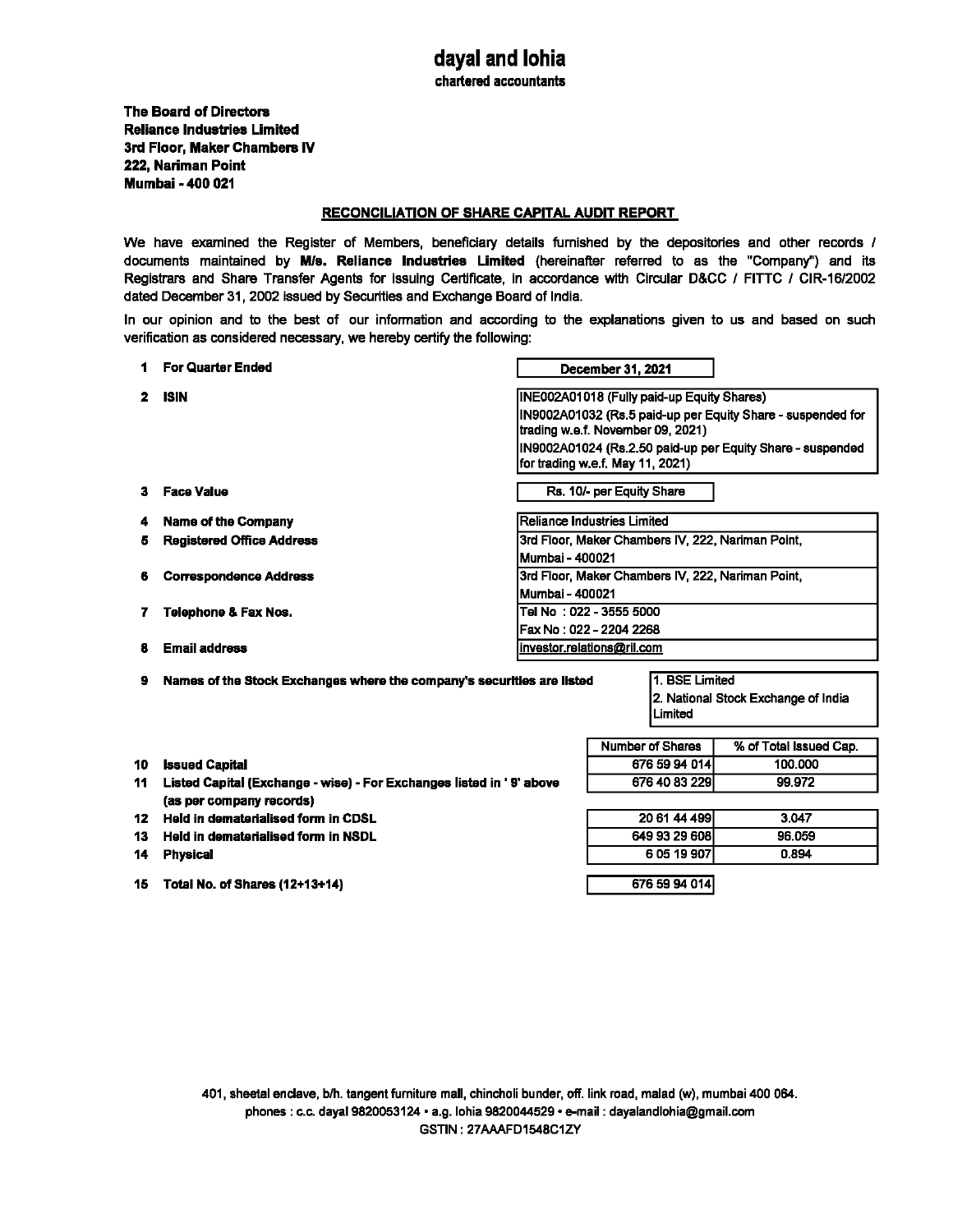| 16 | Reasons for difference if any, between : |                  |                                                                                                                                                                                                                                                                                                                                                                                                                                                                                                                                                                                                                                                                                                                        |
|----|------------------------------------------|------------------|------------------------------------------------------------------------------------------------------------------------------------------------------------------------------------------------------------------------------------------------------------------------------------------------------------------------------------------------------------------------------------------------------------------------------------------------------------------------------------------------------------------------------------------------------------------------------------------------------------------------------------------------------------------------------------------------------------------------|
|    |                                          | a) $(10.8.11)$ : | The Board of Directors of the Company at its meeting held on<br>March 26, 2021 made the following two calls on 42,26,26,894<br>partly paid-up equity shares of the Company of face value of ₹<br>10 each:<br>(i) First Call of ₹ 314.25 per partly paid-up equity share<br>(comprising ₹ 2.50 towards face value and ₹ 311.75 towards<br>securities premium) payable from May 17, 2021 to May 31,<br>2021, both days inclusive; and                                                                                                                                                                                                                                                                                    |
|    |                                          |                  | (ii) Second and Final Call of $\bar{x}$ 628,50 per partly paid-up equity<br>share (comprising ₹ 5.00 towards face value and ₹ 623.50<br>towards securities premium) payable from November 15, 2021<br>to November 29, 2021, both days inclusive.                                                                                                                                                                                                                                                                                                                                                                                                                                                                       |
|    |                                          |                  | The Company has, till December 31, 2021, completed the<br>corporate action for credit of / listing and trading of 42,07,16,109<br>fully paid-up equity shares of face value of ₹ 10 each (on receipt<br>of First Call and/or Second and Final Call on partly paid-up<br>equity shares). Corporate action / listing and trading of the<br>balance 19,10,785 partly paid-up equity shares (which are<br>presently lying in the suspended ISINs: IN9002A01024 &<br>[N9002A01032) will be completed upon receipt of Call monies /<br>reconciliation of call money received, as the case may be.<br>Presently, the Listed Capital of the Company does not comprise<br>the aforesaid 19,10,785 partly paid-up equity shares. |
|    |                                          | b) (10 & 15) :   | N.A.                                                                                                                                                                                                                                                                                                                                                                                                                                                                                                                                                                                                                                                                                                                   |
|    |                                          | c) (11 & 15) :   | Same as Sr. No. 16(a) above                                                                                                                                                                                                                                                                                                                                                                                                                                                                                                                                                                                                                                                                                            |

17 Certifying the details of changes in share capital during the quarter under consideration as per Table below:

| <b>Particulars</b>                                 | No. of Shares. | Applied / Not<br>Applied for<br>listing  | Listed on Stock<br><b>Exchanges (Specify</b><br>Names)       | Whether<br>intimated<br>to CDSL | Whether<br>intimated<br>to NSDL | In-prin, appr. Pending for SE<br>(Specify Names)          |
|----------------------------------------------------|----------------|------------------------------------------|--------------------------------------------------------------|---------------------------------|---------------------------------|-----------------------------------------------------------|
| <b>ESOS allotment</b><br>on October 18.<br>2021    | 39,00,000      | Applied for<br>listing at NSE<br>and BSE | Listed on NSE & BSE<br>with effect from<br>October 21, 2021  | <b>YES</b>                      | <b>YES</b>                      | <b>In-Principle Approval</b><br>received from NSE and BSE |
| <b>ESOS allotment</b><br>Ion December 14.I<br>2021 | 24,000         | Applied for<br>listing at NSE<br>and BSE | Listed on NSE & BSE<br>with effect from<br>December 21, 2021 | <b>YES</b>                      | <b>YES</b>                      | In-Principle Approval<br>received from NSE and BSE        |

18 Register of Members is updated (Yes / No) if not, updatad upto which date

| B |
|---|

**19 Reference of previous quarter with regard to excess dematerlallsed shares, If any.** 

NA

**20 Has the company resolved the matter mentioned in point no.19 above in the current quarter ? If not, reason why** ?

NA